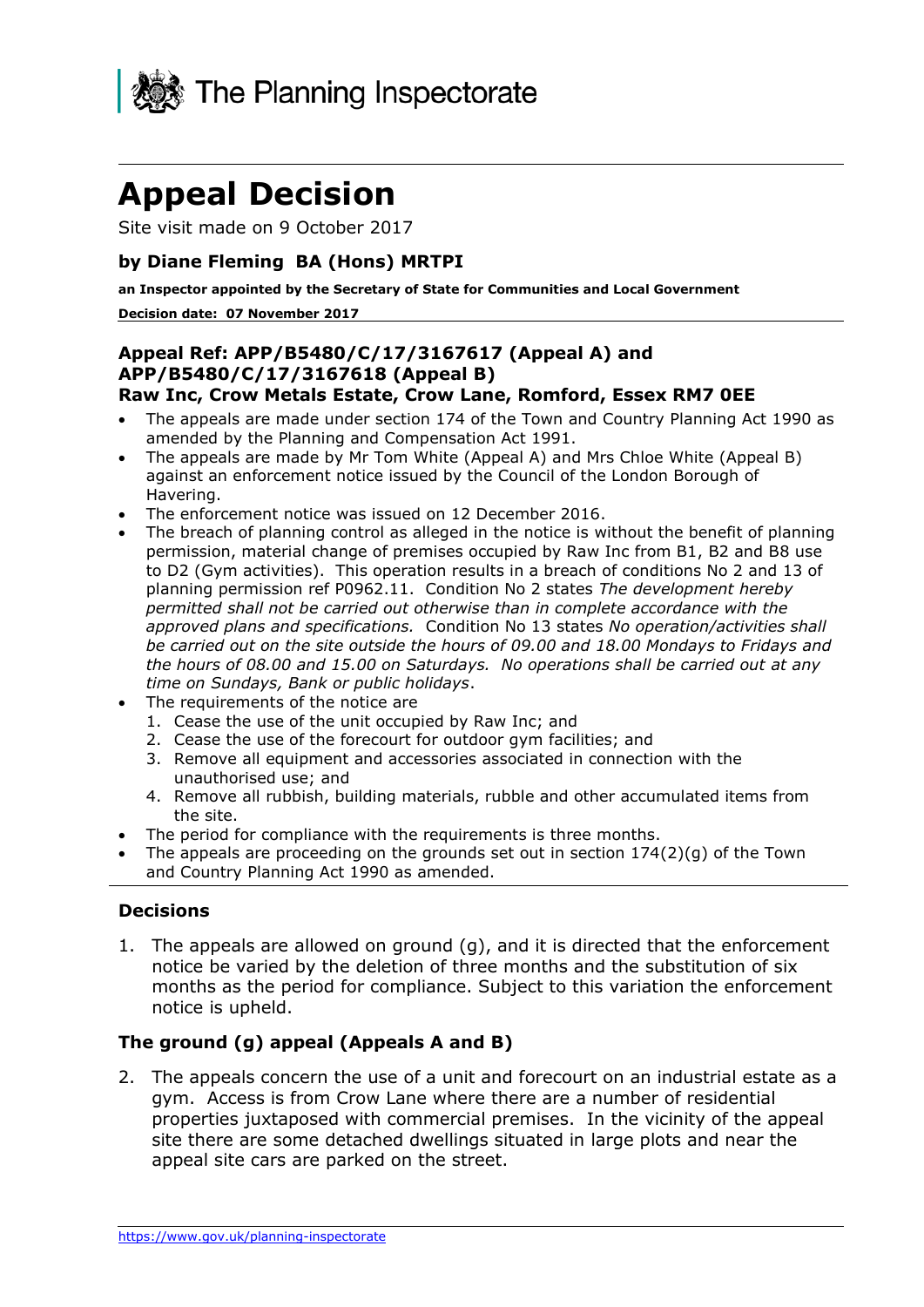- 3. The ground (g) appeal is that the time given to comply with the requirements of the notice is too short. It is therefore limited in scope to a consideration of the time necessary to carry out those requirements.
- 4. The appellants request that the three month period be increased to six months. This is because following the receipt of the notice in December 2016 they decided not to lodge an appeal on ground (a) and therefore began searching straight away for new premises. As most of their clients and staff are Romford based they decided to try and relocate within the borough in order to protect and preserve the business. Suitable premises were found within two weeks April 2017 for the material change of use of the site to facilitate their gym use. unknown. Based on their experience so far of trying to relocate, they therefore submit that three months is an unreasonable period of time for compliance. and, despite some setbacks, an application was submitted to the Council in At the time of the appeal submissions the outcome of the application is
- 5. The Council state that a longer compliance period prolongs the harm caused by the unauthorised use. The gym is used from either 0600 or 0800 to 2200 living conditions of nearby neighbours. The use has also resulted in a loss of parking which has led to overspill parking onto the street. It is submitted that this affects the safety and efficiency of the highway network. They have issued has not been challenged. when loud music is played and there are also outdoor activities which harm the the notice because they considered it was expedient to do so and that decision
- has not been challenged.<br>6. As there is no appeal on any other ground, it has been virtually inevitable, since the appeal was lodged on 20 January 2017 that the unauthorised use of the property would have to cease. By making this limited appeal the knowing that its requirements to cease the use will be upheld appellants have already delayed the date when the notice will come into effect,
- the business, its employees and customers against the harm caused by the activities the subject of the notice. The appellants run a small business and have occupied the appeal site for four years. They provide a useful service that contributes to the local economy and employ several staff. It would be a serious issue for the employees if a requirement to comply with the notice led to them losing their jobs. The closure of the business entirely or even for a short time would not accord with the Government's commitment to secure 7. In cases involving business operations it is necessary to weigh the interests of economic growth.
- looking to pay no more than £60 000 in rent and rates per annum. Whilst they have not submitted any details to show that they have 1500 members, their search requirements would appear to indicate that their business must involve a substantial number of members to cover running costs and salaries. Since the appeal was lodged I consider that they have demonstrated that they have taken active steps to relocate, as detailed in the appendices to their Statement 8. In their dealings with potential landlords the appellants state that they are of Case.
- 9. The Council submit that there is no need to employ a trade person to ensure compliance. However, I consider that this would not be the case as the building has been fitted out as a gym and some of the equipment is large and fixed to the floor. Time would be needed to arrange for its removal and